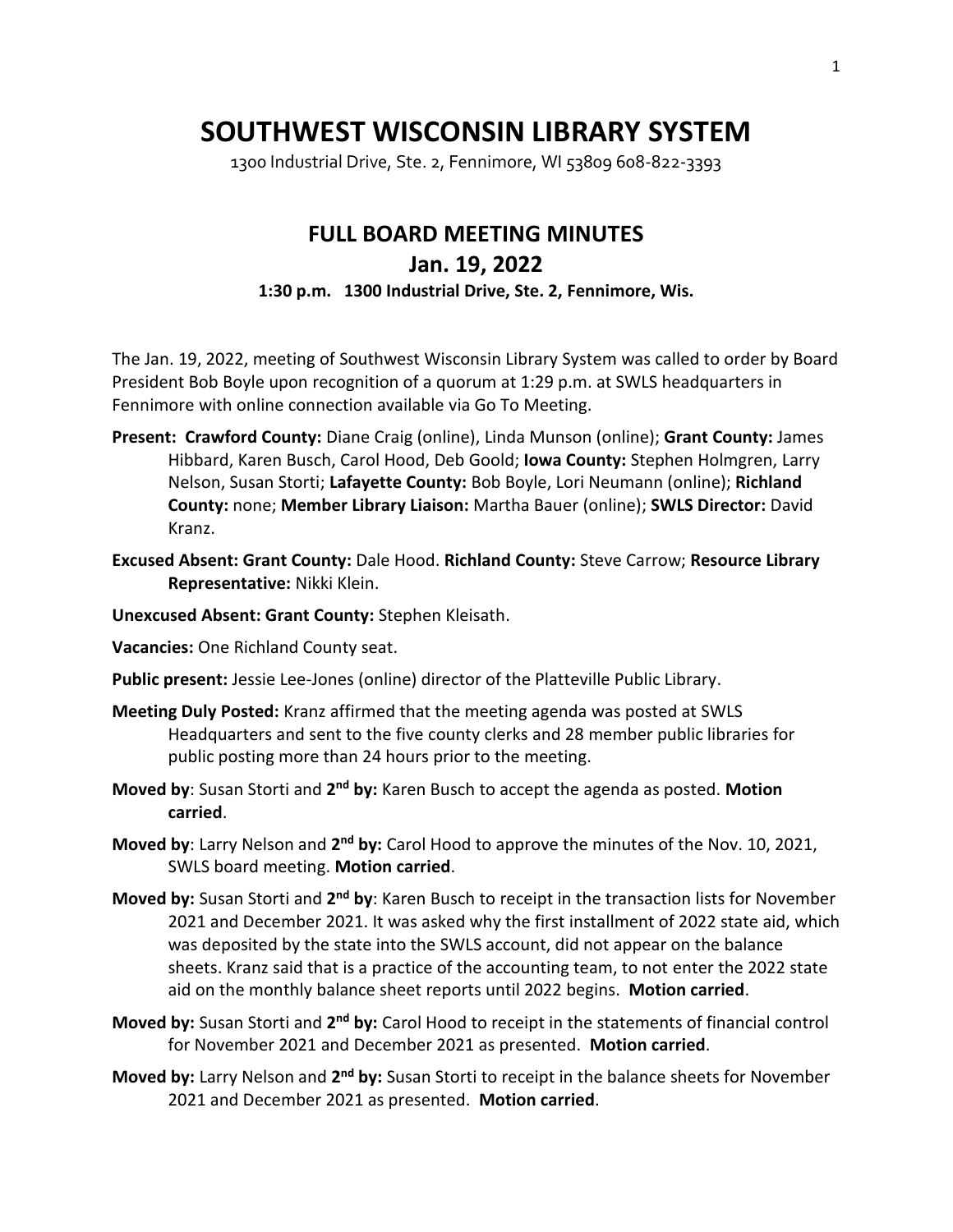- **Citizen Participation, Communication and Announcements:** No citizen comments were made. Susan Storti shared information about the five grants awarded for 2022 by the Iowa County Library Committee. The five public libraries receiving these grants are Montfort, Mineral Point, Blanchardville, Cobb, and the Allen-Dietzman Public Library in Livingston. Public presentations to these libraries were made at the Jan. 18 Iowa County board meeting. Kranz encourages other counties to develop their county library committees and fund them to help encourage activities, perhaps via grants and promotional materials as is being done in Iowa County. Larry Nelson requested information about electronic content and difficulties libraries experience related to funding and restrictions from e-content publishers/vendors. Kranz provided some brief context about how econtent usage is currently treated separate from physical item circulation for Wisconsin county reimbursement purposes, and that in recent years some publishers/vendors have been more restrictive than others regarding library access to their e-content. Kranz made a note that the letter from the Dept. of Public Instruction that normally would have accompanied the late-2021 state aid installment is expected to come soon and would normally have been shared in this portion of the meeting.
- **Director and Staff Activities Reports:** Written reports were provided for review and discussion. **Moved by:** James Hibbard and 2<sup>nd</sup> by: Karen Busch to accept the director and staff activities reports. **Motion carried**.

## **Committee Reports:**

- 1. **Net Southwest and PLAC:** Draft minutes of the Dec. 10, 2021, Net Southwest and PLAC meetings were provided for review and discussion.
- 2. **Legislative update:** Kranz shared a reminder that the Wisconsin Library Association's 2022 Library Legislative Day is scheduled for Feb. 8, 2022; the system is not planning to charter a bus this year due to perceived reduced interest in people riding together in enclosed spaces. He said he would help with carpooling if of interest. He also said it may be appropriate to revive the bus for 2023 because it will be a state budget year and Library Legislative Day turnout is often stronger in those years.

## **Business:**

1. **ARPA competitive grants.** Kranz shared that the system did receive a green light from the Dept. of Public Instruction (DPI) for one of the two pre-applications for competitive American Rescue Plan Act (ARPA) grants the system applied for in October 2021. Green light was given to the project to provide patron self-checkout machines to SWLS member libraries that expressed interest. He said member library interest abides in the other project, to provide radio-frequency identification (RFID) tags and equipment at all locations systemwide, so the system will keep the plans developed for that project close at hand in case grant money becomes available in upcoming years. DPI is transferring library grant administration to its WISEgrants software, and this has slowed the completion of the full ARPA grant application process. It is hoped the software will be operational and the ARPA grant will be approved by early February so orders can be placed and deployment logistics planned ahead of the June 30, 2022, activity deadline. It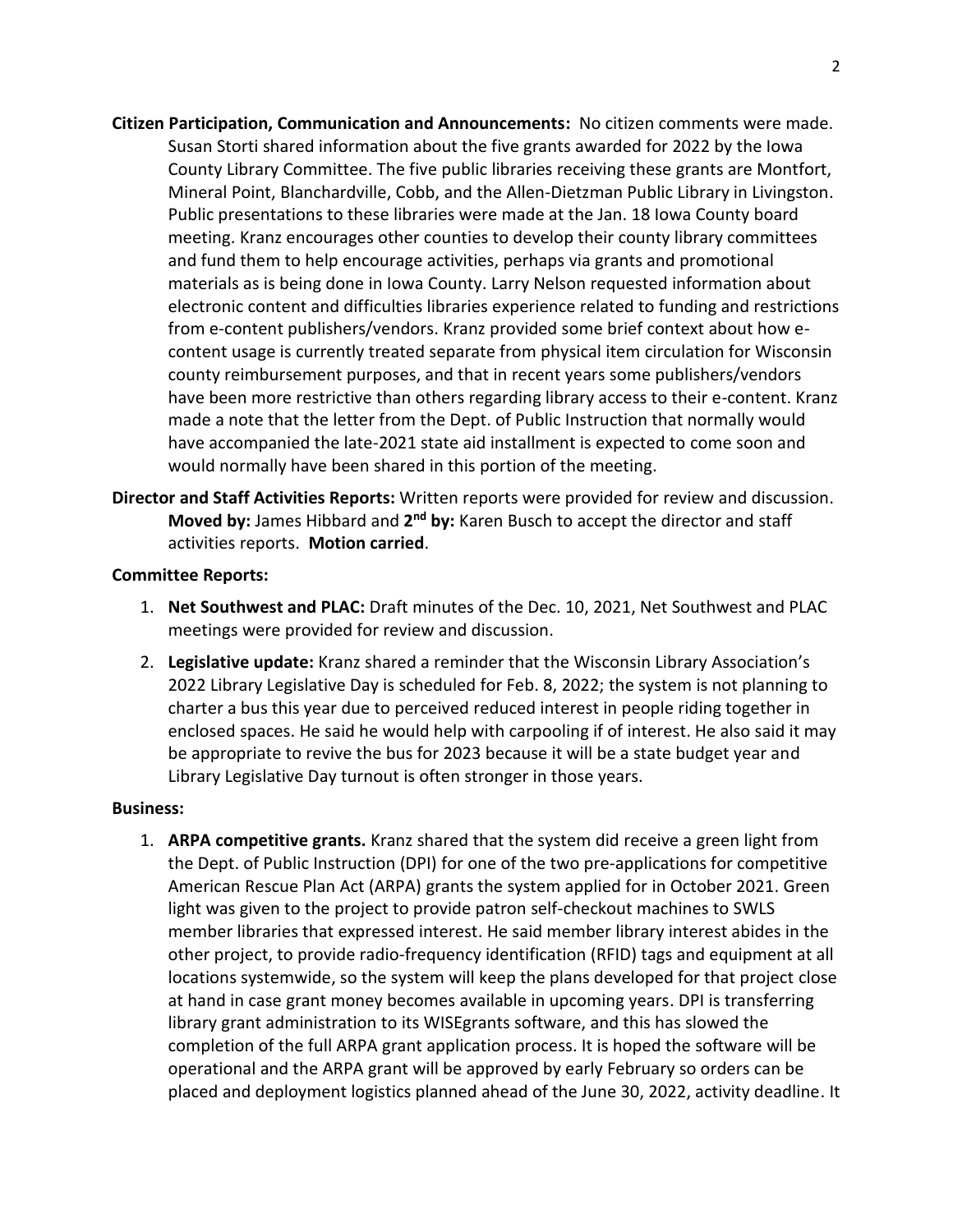was asked whether the grant would cover any needed work at libraries, such as cabinetry. Kranz responded that the grant was written to pay for the self-check equipment, any necessary connections such as wired internet, five years of software and equipment support from the vendor, and installation work by technology partners from the Lakeshores Library System. He suggested that any tables or carrels or structures to set the machines on would likely be the responsibility of the participating libraries.

- 2. **SWLS delivery to UW campuses in region.** As of Jan. 5, SWLS has taken on a role in the statewide delivery of materials to the UW-Platteville campuses in Platteville and Richland Center, including the archives/Area Research Center on the Platteville campus. Kranz said the startup of this activity still has some kinks to work out but was going well. James Hibbard, who happens to be the archivist at the Platteville campus, reported the same from his point of view. The Richland campus is still determining which days of the week it wants the deliveries, and the system has been working to fit desired delivery timings into existing van routes and schedules when possible. Kranz noted that this work does mean SWLS is operating some amount of van delivery five days a week, up from three days per week prior to these campus deliveries. Currently, all SWLS van drivers learn all of the routes, so there has been need for training and increased communication. Overall, all are optimistic that the added delivery will settle into comfortable routine soon.
- 3. **Winnefox accounting agreement for 2022.** The agreement document was presented for review and discussion. Moved by: Susan Storti and 2<sup>nd</sup> by: Carol Hood to approve the 2022 accounting services agreement with Winnefox Library System. **Motion carried.**
- 4. **2021 system financial audit proposal.** Kranz shared that Collins and Associates had proposed a fee of \$5,500.00 to perform the audit of 2021 system finances and activity. **Moved by:** Stephen Homgren and 2<sup>nd</sup> by: Susan Storti to pursue the proposal from Collins and Associates to perform the system audit at a cost of \$5,500.00. **Motion carried.**
- 5. **Official newspapers and public posting sites for 2022.** The list of official newspapers and sites for public postings was presented for review. No changes were sought. **Moved**  by: Karen Busch and 2<sup>nd</sup> by: Linda Munson to approve the list of official newspapers and public posting sites for 2022. **Motion carried.**

Official newspapers for 2022: Title County Courier Press (Prairie du Chien) Crawford Boscobel Dial Grant Platteville Journal Grant Dodgeville Chronicle **International** Iowa Republican Journal (Darlington) Lafayette Richland Observer **Richland**